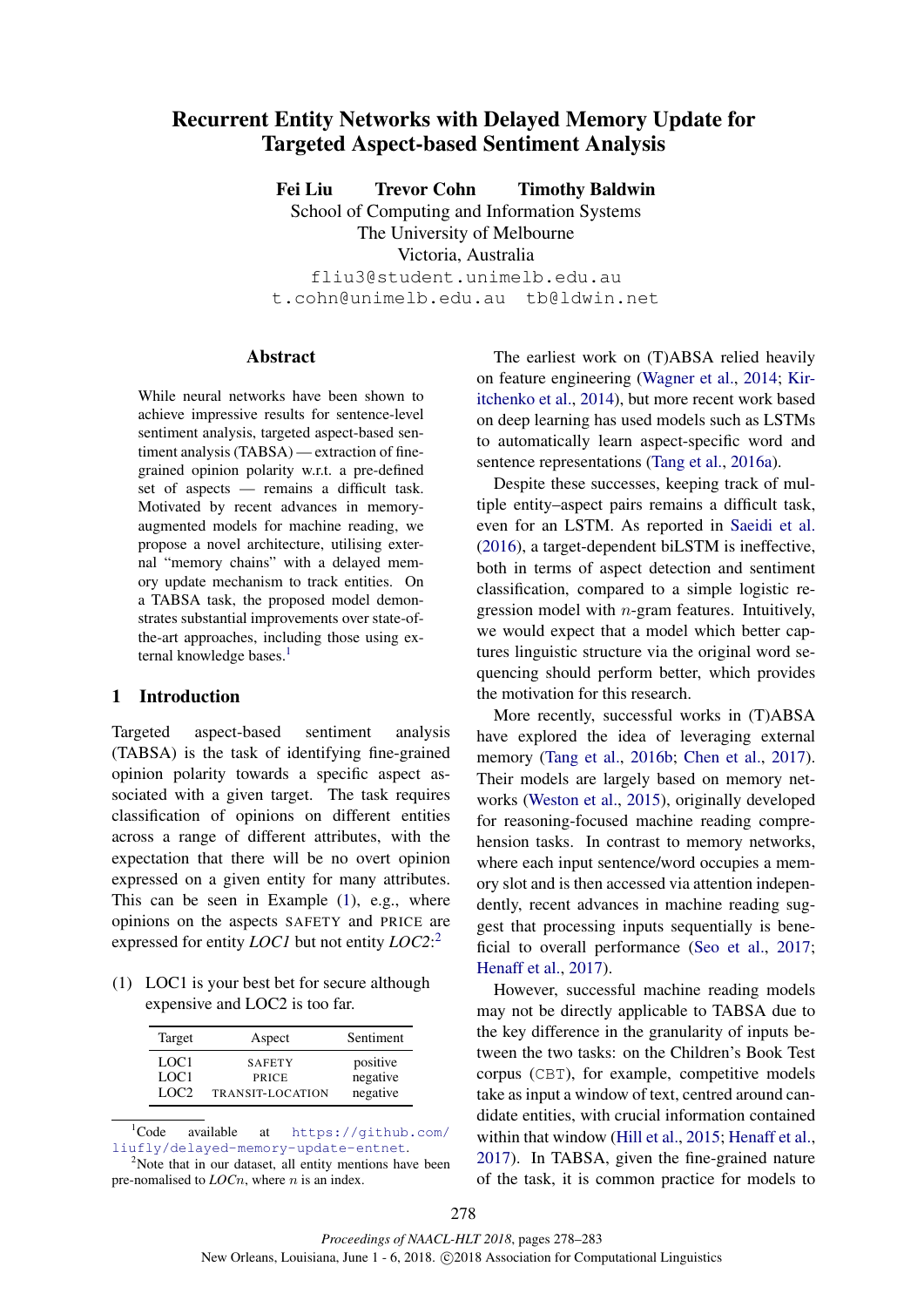operate at the word- rather than chunk/sentencelevel. It is not uncommon to see examples like Example (1), where the sentence starts with *LOC1*, but the negative PRICE sentiment towards the entity is not expressed until much later. Moreover, phrases such as *best bet* and *although* play the role of triggers, indicating that succeeding tokens bear aspect/sentiment signal. This key difference necessitates the ability to model the delayed activation of memory updates.

In this work, we propose a novel model architecture for TABSA, augmented with multiple "memory chains", and equipped with a delayed memory update mechanism, to keep track of numerous entities independently. We evaluate the effectiveness of the proposed model over the task of TABSA, and achieve substantial improvements over a number of baselines, including one incorporating external knowledge bases, setting a new state of the art in both sentiment classification and aspect detection.

# 2 Methodology

Task description. In TABSA, a sentence s typically consists of a sequence of words:  $\{w_1, \ldots, w_i, \ldots, w_m\}$  where  $w_i$  denotes words interleaved with one or more targets  $(t)$ , which we assume to be pre-identified as with *LOC1* and *LOC2* in Example (1). Following Saeidi et al. (2016), we frame the task as a 3-class classification problem: given a sentence s, a pre-identified set of target entities  $T$  and fixed set of aspects A, predict the sentiment polarity  $y \in \{positive, negative, none\}$  over the full set of target–aspect pairs  $\{(t, a) : t \in T, a \in$ A}. For example, (*LOC1*,SAFETY) has goldstandard polarity *positive*, while (*LOC1*,TRANSIT-LOCATION) has polarity *none*.

Proposed model. To this end, we design a neural network architecture, capable of tracking and updating the states of entities at the right time with external memory, making it a natural fit for the task. Specifically, our model maintains a number of "memory chains"  $h^j$ , one for each entity with the key  $\mathbf{k}^j$  and dynamically updates the states  $(\mathbf{h}^j)$ of them as it progresses through the sentence with the help of the delay recurrence  $d^j$ , taking previous activations into account. An illustration of our model is provided in Figure 1.



Figure 1: Illustration of our model with a single memory chain at time i.  $\sigma$ , φ and GRU represent Equations (2), (3) and (4), while circled nodes  $L, C, \odot$  and + depict the location, content terms, Hadamard product, and addition, resp.

Delayed memory update. Update of each memory chain is controlled by a gating mechanism, consisting of three components: the "content" term  $w_i \cdot h_i^j$  $\sum_{i=1}^{j}$ , the "location" term  $w_i \cdot k^{j}$ and the "delay" term  $v \cdot d_i^j$  where  $d_i^j$  $\mathcal{C}_i^j$  carries knowledge regarding previous activation of the gate and  $v$  is a trainable parameter vector. All three terms may lead to the activation of  $g_i^j$  $i<sub>i</sub><sup>j</sup>$ , but differ in how they turn the gate on. While the "location" term causes the gate to open for memory chains whose keys  $(k<sup>j</sup>)$  match the input, the "content" term triggers the activation when the content of the entities  $(\bm{h}_i^j)$  $\sum_{i=1}^{j}$ ) matches the input. The delay term models how and when the gate was turned on in the past with a GRU (Chung et al., 2014) and how past activations should influence the current one.

More formally, with arrows denoting processing direction, the update gate is defined as:

$$
\overrightarrow{g}_i^j = \sigma(\boldsymbol{w}_i \cdot \overrightarrow{\boldsymbol{h}}_{i-1}^j + \boldsymbol{w}_i \cdot \boldsymbol{k}^j + \overrightarrow{\boldsymbol{v}} \cdot \overrightarrow{\boldsymbol{d}}_i^j) \quad (2)
$$

where  $\overrightarrow{g}_i^j$  $i$  is the update gate value for the j-th memory at time  $i$ ,<sup>3</sup>  $\mathbf{k}^j$  is the embedding for the jth entity (key),  $\overrightarrow{h}^j_i$  $\sum_{i=1}^{j}$  is the hidden memory representation responsible for keeping track of the state of the j-th entity (content), and  $\sigma$  is the sigmoid activation function. The delay recurrence  $\overrightarrow{d}_{i}$  $\frac{j}{i}$  is defined as:

$$
\overrightarrow{\tilde{\boldsymbol{h}}}_{i}^{j} = \phi(\overrightarrow{\boldsymbol{U}}\overrightarrow{\boldsymbol{h}}_{i-1}^{j} + \overrightarrow{\boldsymbol{V}}\boldsymbol{k}^{j} + \overrightarrow{\boldsymbol{W}}\boldsymbol{w}_{i})
$$
 (3)

$$
\overrightarrow{d}_{i}^{j} = \overrightarrow{\text{GRU}}(\overrightarrow{\hat{h}}_{i}^{j}, \overrightarrow{d}_{i-1}^{j})
$$
\n(4)

<sup>&</sup>lt;sup>3</sup>While  $\vec{\sigma}_i^j$  could instead be a vector for finer-grained control, following Henaff et al. (2017), we use a scalar for simplicity.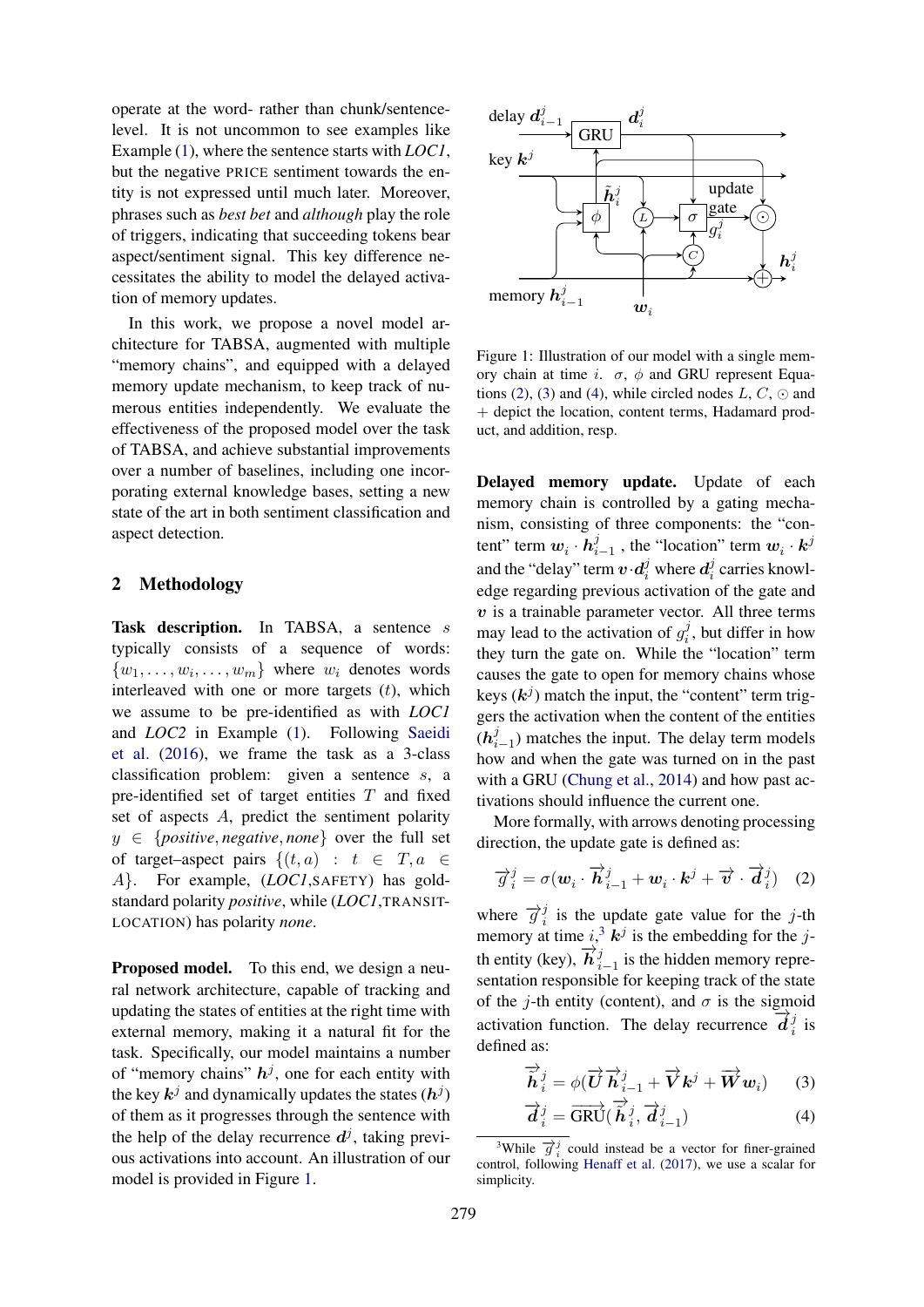where  $\overrightarrow{h}_i^j$  is the new candidate memory vector to be incorporated into the existing memory  $\overrightarrow{h}_i^j$  $i-1$ to form the new memory  $\overrightarrow{h}^j_i$  $i<sub>i</sub>$ ,  $\phi$  is the parametric ReLU activation function (He et al., 2015), and  $\overrightarrow{U}$ ,  $\overrightarrow{V}$  and  $\overrightarrow{W}$  are trainable weight matrices.

Once the update gate value has been computed, the  $i$ -th memory is then updated according to the intensity of  $\overrightarrow{g}_i^j$  $\frac{j}{i}$ :

$$
\overrightarrow{\hat{h}}_{i}^{j} = \overrightarrow{h}_{i-1}^{j} + \overrightarrow{g}_{i}^{j} \odot \overrightarrow{\hat{h}}_{i}^{j}
$$
 (5)

where  $\odot$  is the Hadamard product, and  $\overrightarrow{h}^j_i$  $i$  is the unnormalised memory representation for the  $j$ -th entity.

Essentially, gate  $\overrightarrow{g}_i^j$  $i$  determines how much the j-th memory should be updated, factoring in three elements: (1) how similar the current input  $w_i$  is to the entity being tracked  $(k<sup>j</sup>)$ ; (2) how related the current input  $w_i$  is to the state of the j-th entity  $(\overrightarrow{\bm{h}}_{i}^{j}% ,\overrightarrow{\bf{h}}_{i}^{j})$  $i_{i-1}^{j}$ ); and (3) how past activation should influence the current one. Update of the memory of an entity is only triggered when the gate is activated.

Normalisation. Following the update, the model performs a normalisation step, allowing the memory to forget:  $\overrightarrow{h}_i^j = \overrightarrow{h}_i^j$  $\frac{j}{i}/\|\overrightarrow{\mathbf{h}}_{i}^{j}\|$  $\frac{1}{i}$  where  $\| \overrightarrow{\mathbf{h}}_{i}^{j}$  $\overrightarrow{i}$ || denotes the Euclidean norm of  $\overrightarrow{h}$ <sup>3</sup>  $i<sup>j</sup>$ . As all information stored in  $\overrightarrow{h}^j_i$  $\frac{J}{i}$  is constrained to be of unit length, when new information  $\overrightarrow{h}_i^j$  is added to the existing memory  $\overrightarrow{h}^j_i$  $\sum_{i=1}^{j}$ , the cosine distance between the original and updated memory decreases, allowing the model to forget information deemed out-of-date.

Bi-directionality. We apply the above steps both forward and backward over the sentence, enabling the model to capture sentiment terms appearing before and after its associated entity. The memory representation incorporating contexts from both directions is obtained by  $h_i^j = \overrightarrow{h}_i^j + \overleftarrow{h}_i^j$  $i^j$ , with  $\overleftarrow{\bm{h}}^j_i$  $\frac{1}{i}$  computed analogously to  $\overrightarrow{h}_{i}^{j}$  $\frac{j}{i}$ .

Final classifier. Our model predicts the sentiment polarity  $\hat{y}$  to the given target t and aspect a embeddings by incorporating the states of all tracked entities in the form of a weighted sum  $u$ :

$$
p^{j} = \text{softmax}\left((\mathbf{k}^{j})^{\top}\mathbf{W}_{att}\begin{bmatrix} \mathbf{t} \\ \mathbf{a} \end{bmatrix}\right) \qquad (6)
$$

$$
\boldsymbol{u} = \sum_{j} p^{j} \boldsymbol{h}_{m}^{j} \tag{7}
$$

where  $\lfloor \cdot \rfloor$  denotes concatenation, m is sentence length, and  $W_{att}$  is a trainable weight matrix. Here, the values of both  $t$  and  $\alpha$  take the embedding values of their corresponding words (i.e.  $t$  and  $a$  are drawn from the same embedding matrix as are the input words  $w_i$ ). In the case of multi-word aspect expressions (e.g. TRANSIT-LOCATION), we take the mean of the embeddings of the constituent words. We then transform  $u$  to get:

$$
\hat{\boldsymbol{y}} = \text{softmax}(\boldsymbol{R}\phi(\boldsymbol{H}\boldsymbol{u} + \boldsymbol{a})) \tag{8}
$$

Training is carried out based on cross entropy loss.

$$
\mathcal{L} = \text{CrossEntropy}(\boldsymbol{y}, \hat{\boldsymbol{y}}) \tag{9}
$$

Comparision with **EntNet**. While our model is largely inspired by Recurrent Entity Networks (EntNets: Henaff et al. (2017)), it differs in three main respects. First, we explicitly model the delay of activation of the update gates  $g^j$  with the GRU in Equations (2) and (4) as opposed to making  $h_i^j$  $i$  implicitly assume the same responsibility in EntNets. Admittedly, for EntNets on bAbI and CBT, given the coarse-grained nature and the difference in the granularity of inputs (sentences vs. words), the demand for modelling delayed memory update is less obvious. With this delayed gate activation mechanism, we essentially decouple the duty of capturing transitions of activations between steps from the task of entity state tracking. That is,  $\hat{h}_t^j$  $t_i$  is now dedicated to keeping track of the state of the  $j$ -th entity only and released from the burden of monitoring the activation of the update gate. Second, tailoring to the task of TABSA, we incorporate not only the target  $t$  but also the aspect  $\alpha$  when trying to determine the attention in the softmax function. Third, the proposed model is bi-directional.

#### 3 Experiments

#### 3.1 Experimental Setup

Dataset. To test the effectiveness of our model, we use Sentihood, a dataset constructed by Saeidi et al. (2016) for the purpose of detecting aspects and identifying sentiments for each target– aspect pair, consisting of 5, 215 sentences, 3, 862 of which contain a single target, and the remainder multiple targets. Each sentence is annotated with a list of tuples  $\{(t, a, y)\}\$  with each identifying the sentiment polarity  $y$  towards a specific aspect  $a$  of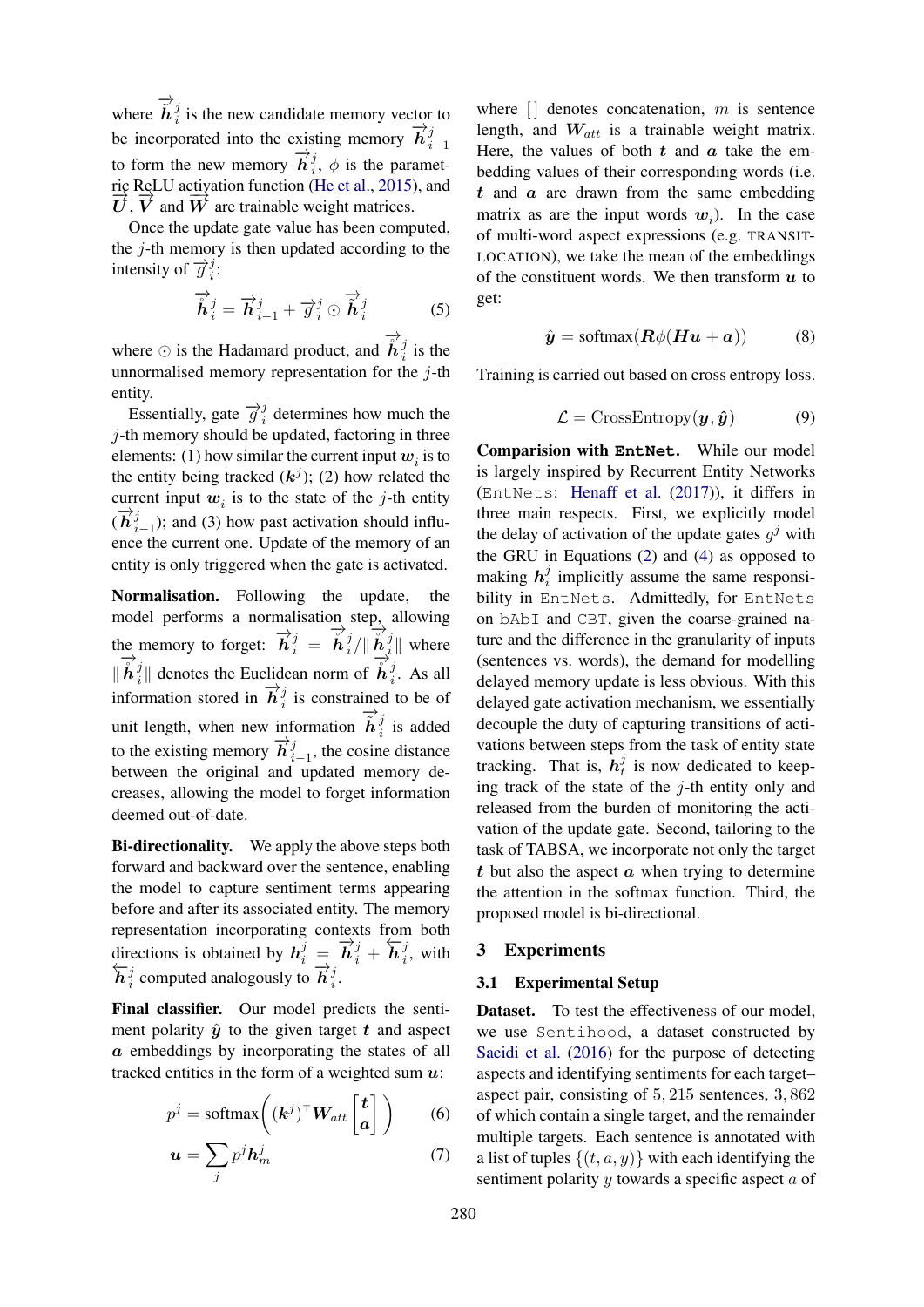| Model                            | Aspect |         |                          |      | Sentiment |      |  |
|----------------------------------|--------|---------|--------------------------|------|-----------|------|--|
|                                  | Acc.   | $F_{1}$ | AUC                      | Acc. |           | AUC  |  |
| LR (Saeidi et al., $2016$ )      |        | 39.3    | 92.4                     | 87.5 |           | 90.5 |  |
| LSTM-Final (Saeidi et al., 2016) |        | 68.9    | 89.8                     | 82.0 |           | 85.4 |  |
| LSTM-Loc (Saeidi et al., 2016)   |        | 69.3    | 89.7                     | 81.9 |           | 83.9 |  |
| LSTM+TA+SA (Ma et al., 2018)     | 66.4   | 76.7    | $\overline{\phantom{0}}$ | 86.8 |           |      |  |
| SenticLSTM (Ma et al., 2018)     | 67.4   | 78.2    | $\overline{\phantom{0}}$ | 89.3 |           |      |  |
| EntNet <sup>†</sup>              | 66.3   | 69.8    | 89.5                     | 87.6 |           | 89.7 |  |
| Our model <sup>+</sup>           | 73.5   | 78.5    | 94.4                     | 91.0 |           | 94.8 |  |

Table 1: Performance on Sentihood. We take the results reported in Saeidi et al. (2016) and Ma et al. (2018), resp; **Bold** = best performance; " $\frac{m}{n}$ " = not reported;  $\dagger$  = average performance over 5 runs.

a given target  $t$  in  $s$ . Ultimately, given a sentence s, we are interested in both detecting the mention of an aspect a for target t (a label other than *none*), and also identifying the specific sentiment  $y$  w.r.t. the target–aspect pair. A detailed description of the task is presented in Section 2.

Model configuration. We initialise our model with GloVe (300-D, trained on 42B tokens, 1.9M vocab, not updated during training: Pennington et al.  $(2014)$ <sup>4</sup> and pre-process the corpus with tokenisation using NLTK (Bird et al., 2009) and case folding. Training is carried out over 800 epochs with the FTRL optimiser (McMahan et al., 2013) and a batch size of 128 and learning rate of 0.05. We use the following hyper-parameters for weight matrices in both directions:  $\mathbf{R} \in \mathbb{R}^{300\times3}$ ,  $\mathbf{H}, \mathbf{U}, \mathbf{S}^{(0)}$ V, W are all matrices of size  $\mathbb{R}^{300\times300}$ ,  $v \in \mathbb{R}^{300}$ , and hidden size of the GRU in Equation (4) is 300. Dropout is applied to the output of  $\phi$  in the final classifier (Equation  $(8)$ ) with a rate of 0.2. Moreover, we employ the technique introduced by Gal and Ghahramani (2016) where the same dropout mask is applied to the input  $w_i$  at every step with a rate of 0.2. Lastly, to curb overfitting, we regularise the last layer (Equation (8)) with an  $L_2$ penalty on its weights:  $\lambda$ || $\mathbf{R}$ || where  $\lambda = 0.001$ .

We empirically set the number of memory chains to 6, with the keys of two of them set to the same embeddings as the target words *LOC1* and *LOC2*, resp., and the other 4 chains with free key embeddings which are updated during training, and therefore free to capture any entities.<sup>5</sup>

Consistent with Saeidi et al. (2016), we tackle the data unbalanced problem (*none*  $\gg$  *positive* + *negative*) by sampling the same number of training instances within a batch randomly from each class.

Evaluation. We benchmark against baseline systems presented in the works of Saeidi et al. (2016) and Ma et al. (2018): (1) LR: a logistic regression classifier with  $n$ -gram and POS tag features; (2) LSTM-Final: a biLSTM taking the final states as representations; (3) LSTM-Loc: a biLSTM taking the states at the location where target  $t$  is mentioned as representations; (4) LSTM+TA+SA: a biLSTM equipped with complex target and sentence-level attention mechanisms; (5) SenticLSTM: an improved version of (4) incorporating the SenticNet external knowledge base (Cambria et al., 2016). We additionally implement a bi-directional EntNet with the same hyper-parameter settings and GloVe embeddings as our model (Henaff et al., 2017).

In terms of evaluation, we adopt the standard 70/10/20 train/validation/test split, and report the test performance corresponding to the model with the best validation score. Following Saeidi et al. (2016), we consider the top 4 aspects only (GENERAL, PRICE, TRANSIT-LOCATION, and SAFETY) and employ the following evaluation metrics: macro-average  $F_1$  and AUC for aspect detection ignoring the *none* class, and accuracy and macro-average AUC for sentiment classification. Following Ma et al. (2018), we also report strict accuracy for aspect detection, as the fraction of sentences where all aspects are detected correctly.

<sup>4</sup>http://nlp.stanford.edu/data/glove. 42B.300d.zip

 $<sup>5</sup>$ In line with the findings of Henaff et al. (2017) that ty-</sup> ing key vectors damages model performance, we observed similar performance deterioration when using tied keys only. While we also experimented with various configurations (all

tied vs. all free), this hybrid setup results in the best performance on the validation set.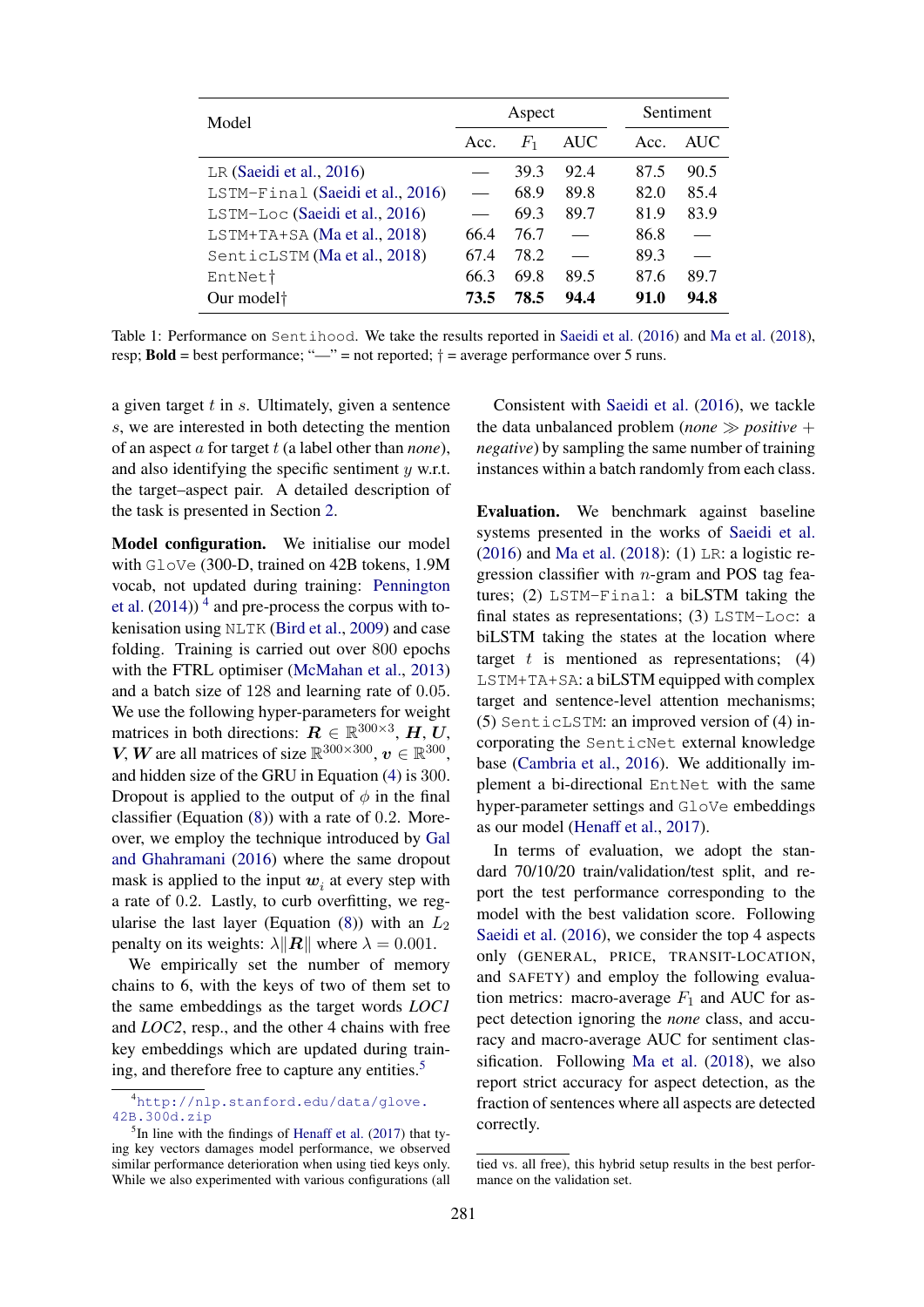

Figure 2: Example of the gate value  $q_t$  averaged across memory chains, forward and backward, in EntNet vs. our model.



Figure 3: Sensitivity study of model performance to  $#$  of memory chains *n*. Note that we report average performance over 5 runs with standard deviation.

## 3.2 Results

The experimental results are presented in Table 1.

State-of-the-art results. Our model achieves state-of-the-art results for both aspect detection and sentiment classification. It is impressive that the proposed model, equipped only with domainindependent general-purpose GloVe embeddings, outperforms SenticLSTM, an approach heavily reliant on external knowledge bases and domainspecific embeddings.

**EntNet** vs. our model. We see consistent performance gains for our model in both aspect detection and sentiment classification, compared to EntNet, esp. for aspect detection, underlining the benefit of delayed update gate activation.

## 3.3 Discussion

To better understand what the model has learned, we visualise the average gate value  $g_t$  in Figure 2, where colour intensity indicates how much memory is updated. Observe that, while updated less by the mention of *LOC1*, our model carries out memory updates upon seeing *lovely town* and *plenty of restaurants*, key phrases associated with aspects such as GENERAL and DINNING. Perhaps even more importantly, despite the distance between *LOC1* and the final portion of the sentence, our model recognises the relevance to TRANSIT-LOCATION and keeps the update gates open to track this particular aspect, as opposed to EntNet where the last phase is overlooked. The ultimate prediction for the TRANSIT-LOCATION aspect of *LOC1* is correct with our model (*positive*), but not detected by EntNet (*none*), resulting in a false negative. More interestingly, with EntNet, once distant from a target, it can be frequently observed that the activation rate of  $g_t$  tends to drop, a tendency not so apparent with our model.

In Figure 3, we further study the sensitivity of model performance to the number of memory chains  $n(2)$  of which are constrained to track *LOC1* and *LOC2*, the rest are unconstrained chains). Observe that, when  $n < 5$ , the model suffers from insufficient capacity (not enough memory chains) to capture the various aspects required by the task, with aspect detection  $F_1$  remaining below 78. In particular, when  $n = 2$  (no unconstrained chains), model performance drops substantially to a  $F_1$  of 76.6  $\pm$  0.4. Once  $n > 5$ , aspect detection  $F_1$  increases to around 78, and is quite stable even with as many as  $n = 10$  chains.

## 4 Conclusion

In this paper, we have proposed a model which is capable of dynamically tracking entities with a delayed memory update mechanism, and demonstrated the effectiveness of the method over the task of targeted aspect-based sentiment analysis.

#### Acknowledgments

We thank the anonymous reviewers for their valuable feedback, and gratefully acknowledge the support of Australian Government Research Training Program Scholarship and National Computational Infrastructure (NCI Australia). This work was also supported in part by the Australian Research Council.

# References

Steven Bird, Ewan Klein, and Edward Loper. 2009. *Natural Language Processing with Python*. O'Reilly Media.